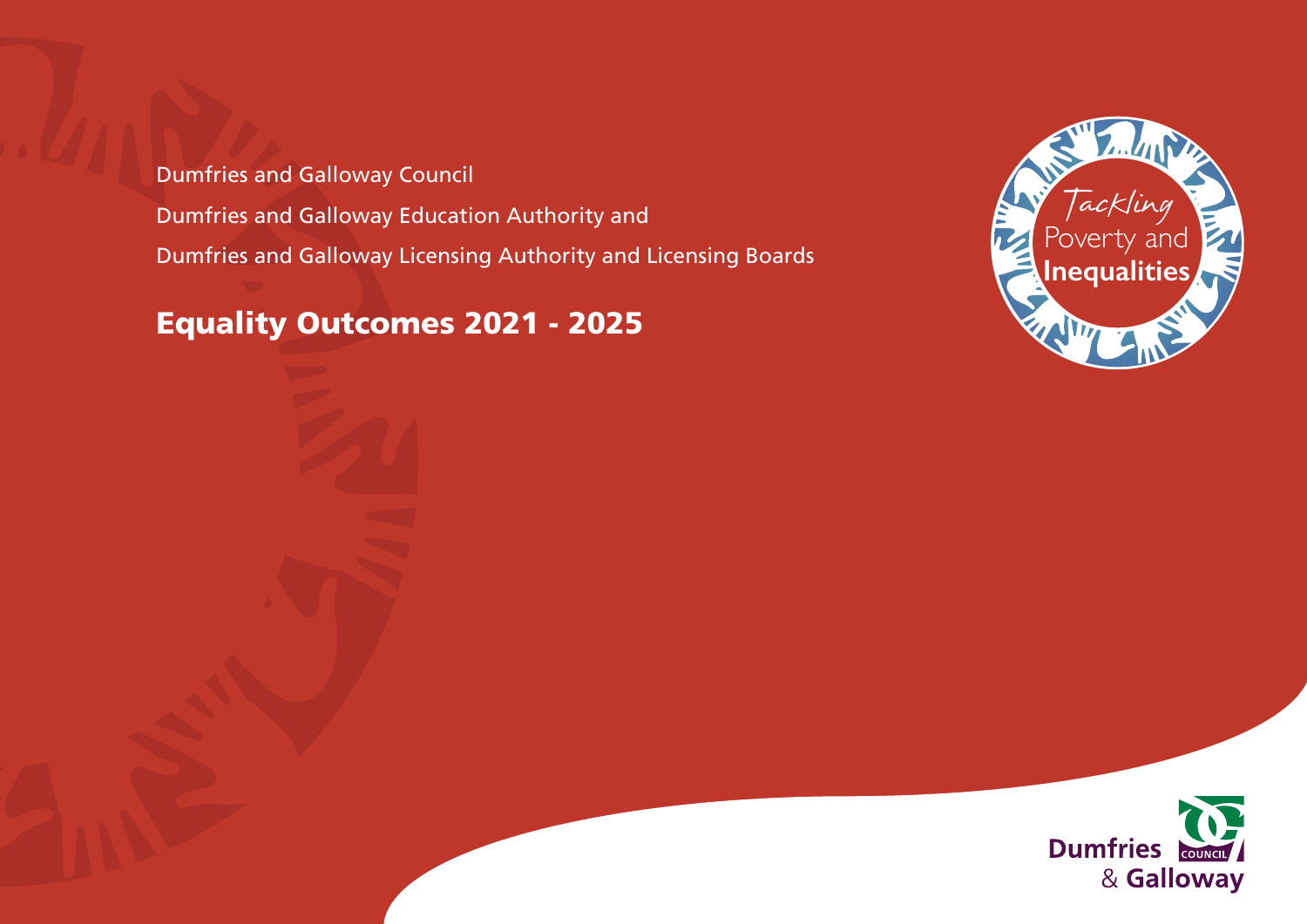## Equality Outcomes 2021 - 2025

The Equality Act 2010 has a number of General and Specific Duties which apply to our Council, the Education Authority and Licensing Authority and Licensing Boards. Similar to previous years and in line with best practice the Equality Outcomes for Education, Licensing and Council are published together for 2021 – 2025.

Dumfries and Galloway Council is committed to equality of opportunity for all people within our Community. Our aim is to increase equality of opportunity and tackle the causes and effects of inequality and poverty.

Our approach to setting our Equality Outcomes was developed by drawing on a number of main sources. Due to the COVID-19 pandemic our consultation and engagement was carried out through online methods including –

- An online public consultation in partnership with NHS Dumfries and Galloway.
- Online consultation events with our local Equality and Diversity Working Group and our local BSL Community
- Evidence and engagement with local diversity groups
- Information contained within the Council Plan and Service Business Plans
- Performance Monitoring Reports of the Commission on Representation and Engagement 2018 – 2020; and mid year report 2020/21 which includes surveys of disabled, LGBT and minority ethnic residents; and the Commission on Youth Work Services for LGBT Young People
- Annual Report on the Community Planning Local Outcomes Improvement Plan 2019/2020
- National and local research data including Data collected during the COVID-19 pandemic (both local and national)
	- Scottish Household Survey
	- 10,000 Voices Young People's Survey
	- Dumfries and Galloway Poverty and Deprivation Report 2020
	- Scottish Government Equality Evidence Finder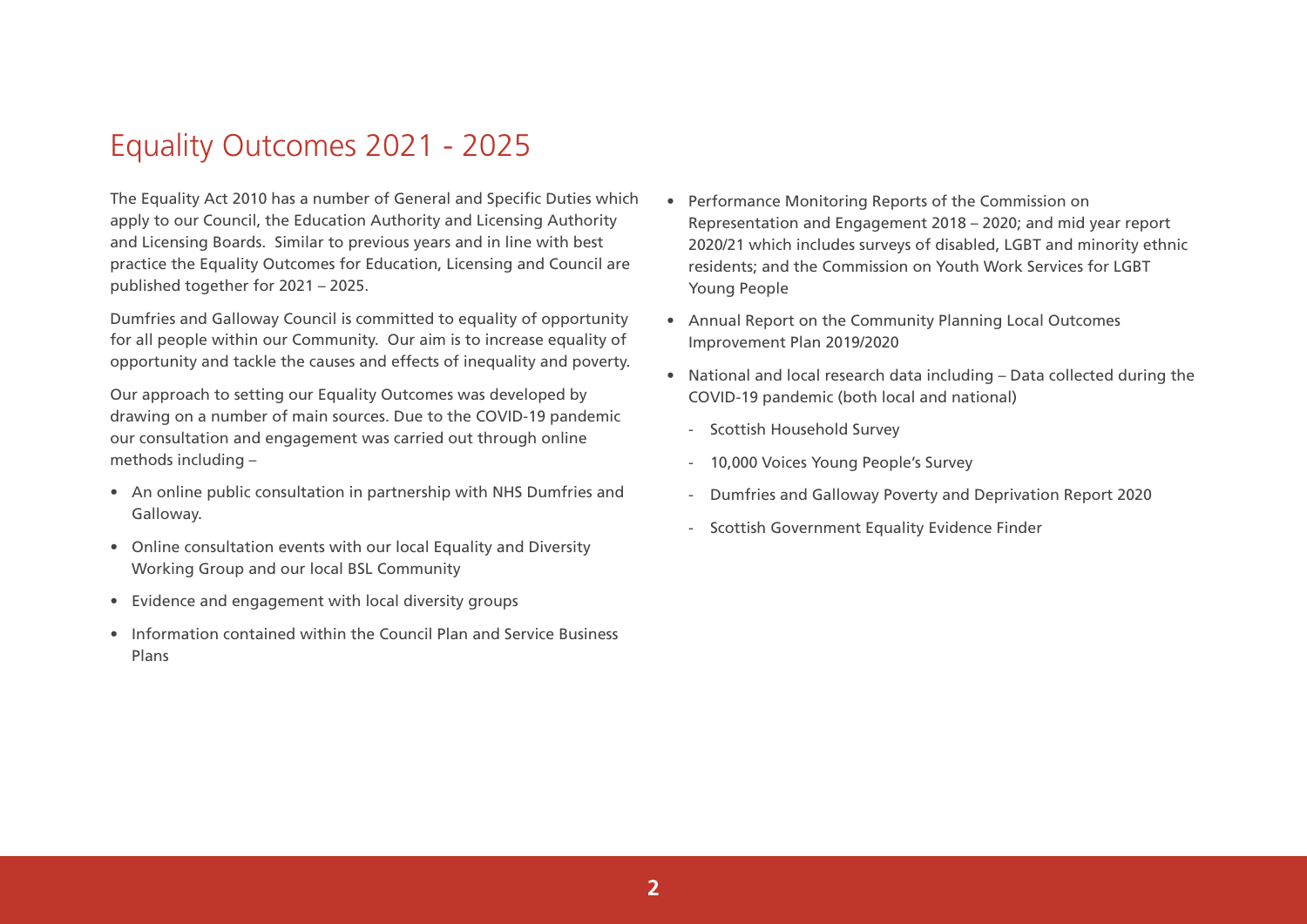## Dumfries and Galloway Council Equality Outcomes 2021 – 2025

| <b>Issue/Inequality</b>           | The COVID-19 pandemic has highlighted a number of barriers to accessibility for a number of groups, including<br>information being widely available in a variety of languages and formats. The increasing reliance on digital<br>technology has highlighted barriers to some public services. |
|-----------------------------------|-----------------------------------------------------------------------------------------------------------------------------------------------------------------------------------------------------------------------------------------------------------------------------------------------|
| <b>Theme</b>                      | <b>Accessibility</b>                                                                                                                                                                                                                                                                          |
| <b>Equality Outcome</b>           | Ensure our services and information are fully accessible and available in a range of formats and<br>languages for disabled people and for those where English is not their first language.                                                                                                    |
| <b>Protected Characteristic</b>   | • Disability                                                                                                                                                                                                                                                                                  |
| <b>Groups Supported</b>           | $\bullet$ Race                                                                                                                                                                                                                                                                                |
| <b>General Equality Duty</b>      | Will help to advance equality of opportunity for those from a protected characteristic group accessing our<br>services.                                                                                                                                                                       |
| <b>Link to Strategic Priority</b> | Contributes to the Council Priority to be an inclusive Council and increase equality of opportunity.                                                                                                                                                                                          |
| <b>Activities</b>                 | Give people a choice in how to access services<br>$\bullet$                                                                                                                                                                                                                                   |
|                                   | Improve communications and language to ensure that our information and services are accessible<br>$\bullet$                                                                                                                                                                                   |
|                                   | Understand the languages spoken and written in our region<br>$\bullet$                                                                                                                                                                                                                        |
|                                   | Continue to work towards our objectives within our local British Sign Language (BSL) Plan                                                                                                                                                                                                     |
|                                   | Introduce a Text Relay Service as a means of contacting the Council<br>$\bullet$                                                                                                                                                                                                              |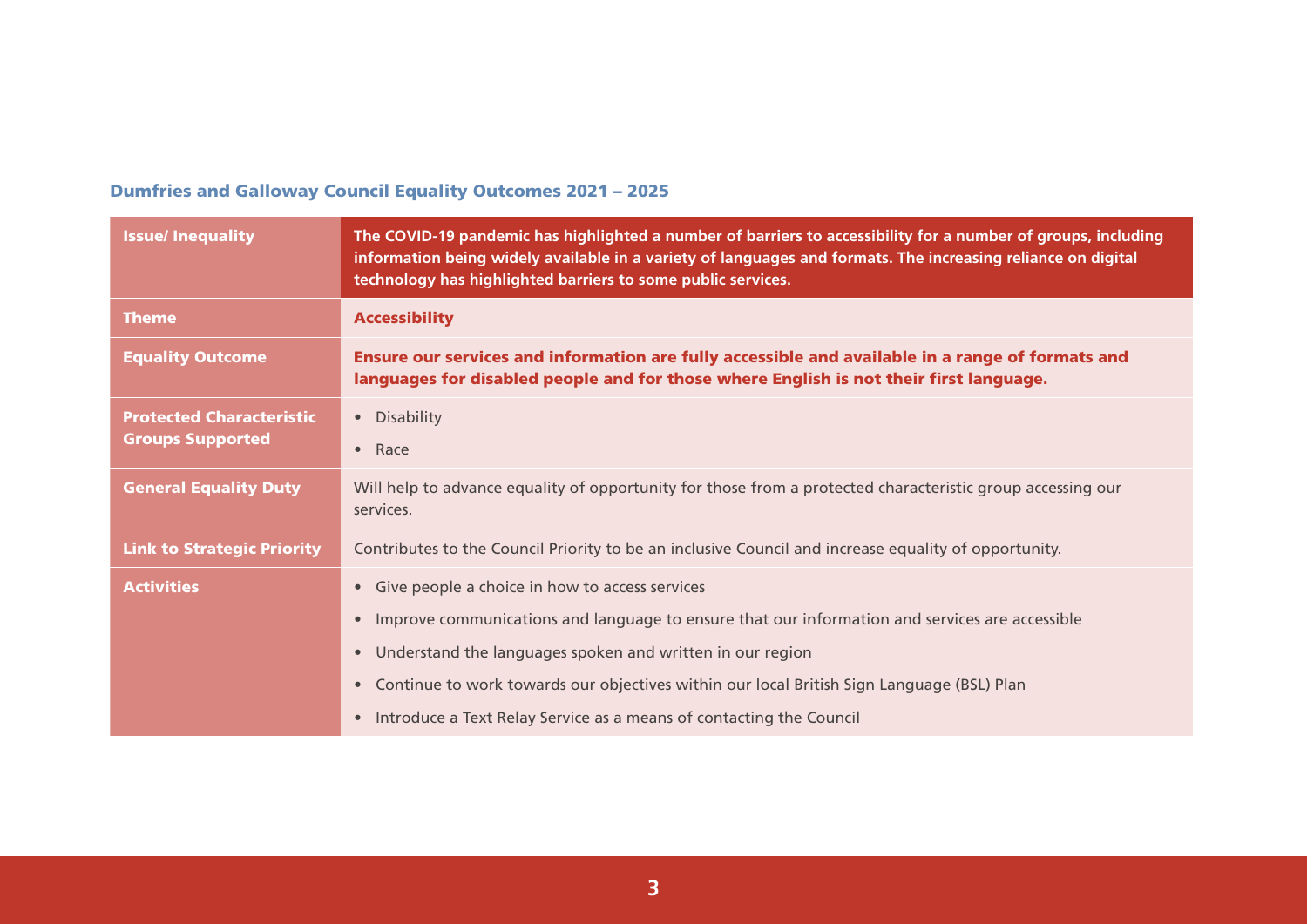| <b>Issue/Inequality</b>                                    | The COVID-19 pandemic has highlighted the increasing reliance on digital technology has highlighted barriers to<br>some public services, employment opportunities and access to cheaper foods.            |
|------------------------------------------------------------|-----------------------------------------------------------------------------------------------------------------------------------------------------------------------------------------------------------|
| <b>Theme</b>                                               | <b>Accessibility</b>                                                                                                                                                                                      |
| <b>Equality Outcome</b>                                    | Reduce digital exclusion in Dumfries and Galloway for younger and older people, disabled people<br>and minority ethnic communities.                                                                       |
| <b>Protected Characteristic</b><br><b>Groups Supported</b> | $•$ Age<br><b>Disability</b><br>Race<br>$\bullet$                                                                                                                                                         |
| <b>General Equality Duty</b>                               | Will help to advance equality of opportunity for those from a protected characteristic group accessing our<br>services.                                                                                   |
| <b>Link to Strategic Priority</b>                          | Contributes to the Council Priority to be an inclusive Council and increase equality of opportunity.                                                                                                      |
| <b>Activities</b>                                          | Support the enabling of better digital connectivity across the Region<br>Work with other partners about the availability of equipment including Connect Scotland<br>$\bullet$<br>Promote digital learning |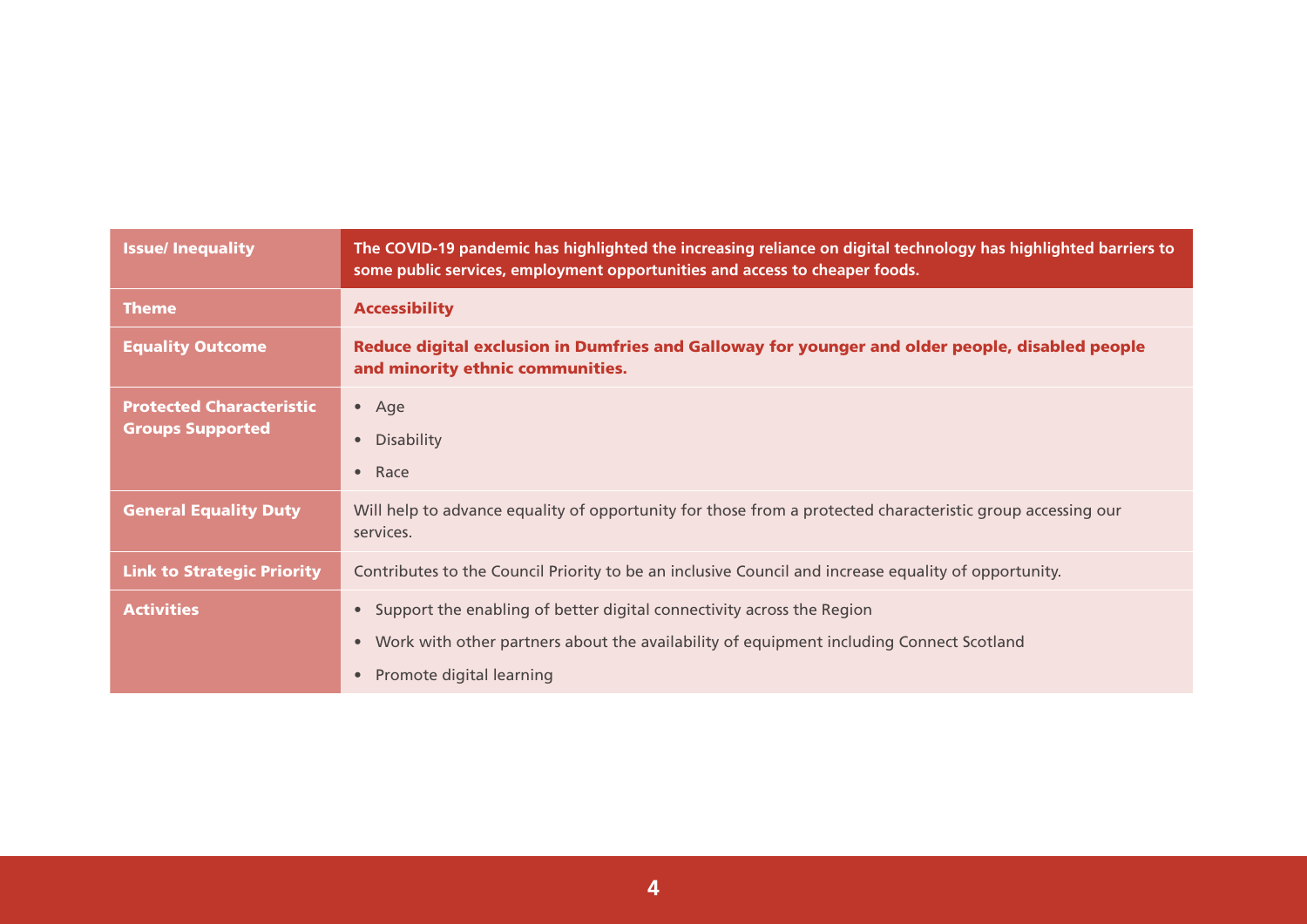| <b>Issue/Inequality</b>                                    | Some protected characteristic groups are more likely to experience discrimination and less fair treatment in the<br>workplace which can create barriers to employment, progression and opportunities. |
|------------------------------------------------------------|-------------------------------------------------------------------------------------------------------------------------------------------------------------------------------------------------------|
| <b>Theme</b>                                               | <b>Employment</b>                                                                                                                                                                                     |
| <b>Equality Outcome</b>                                    | Develop a more diverse organisation which better represents the local population.                                                                                                                     |
| <b>Protected Characteristic</b><br><b>Groups Supported</b> | $\bullet$ All                                                                                                                                                                                         |
| <b>General Equality Duty</b>                               | Will help to eliminate discrimination and advance equality of opportunity for our staff and Elected Members<br>from a protected characteristic group.                                                 |
| <b>Link to Strategic Priority</b>                          | Contributes to the Council Priority to be an inclusive Council and increase equality of opportunity.                                                                                                  |
| <b>Activities</b>                                          | Develop a more diverse workforce that represents our local population                                                                                                                                 |
|                                                            | Support the national work on participation in public life to encourage people from protected characteristic<br>groups into Elected positions                                                          |
|                                                            | Undertake a review of recruitment procedures to ensure that they are line with best practice to improve and<br>$\bullet$<br>increase workplace diversity                                              |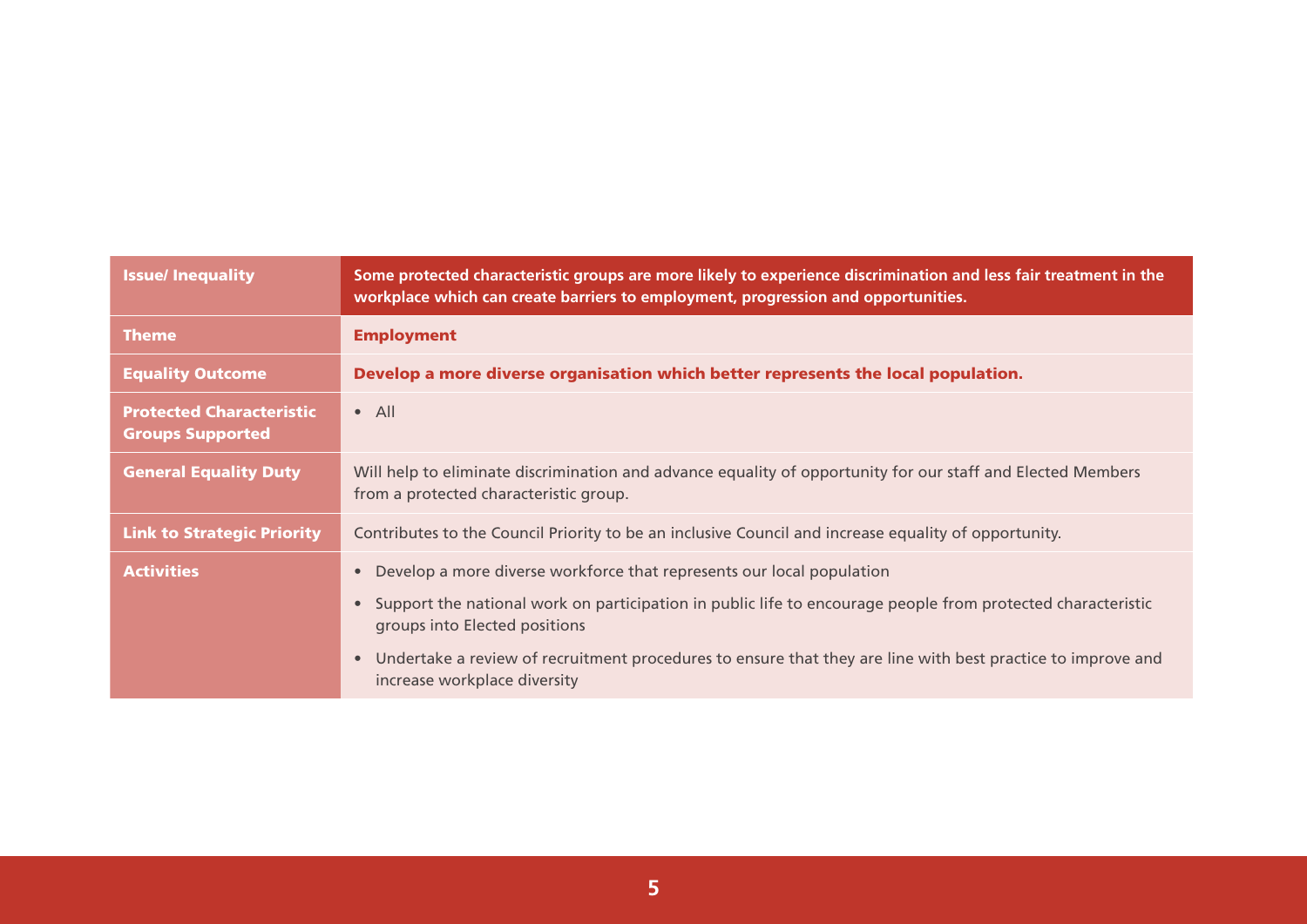| <b>Issue/Inequality</b>                                    | Some protected characteristic groups are more likely to experience discrimination and less fair treatment in the<br>workplace which can create barriers to employment, progression and opportunities. |
|------------------------------------------------------------|-------------------------------------------------------------------------------------------------------------------------------------------------------------------------------------------------------|
| <b>Theme</b>                                               | <b>Employment</b>                                                                                                                                                                                     |
| <b>Equality Outcome</b>                                    | Provide a safe and secure workplace for our staff and Elected Members from protected characteristic<br>groups.                                                                                        |
| <b>Protected Characteristic</b><br><b>Groups Supported</b> | $\bullet$ All                                                                                                                                                                                         |
| <b>General Equality Duty</b>                               | Will help to eliminate discrimination and advance equality of opportunity for our staff from a protected<br>characteristic group.                                                                     |
| <b>Link to Strategic Priority</b>                          | Contributes to the Council Priority to be an inclusive Council and increase equality of opportunity.                                                                                                  |
| <b>Activities</b>                                          | • Further development of the existing LGBT+ Staff Network                                                                                                                                             |
|                                                            | Explore the creation of new protected characteristic group staff networks<br>$\bullet$                                                                                                                |
|                                                            | Undertake relevant 'charter' schemes, e.g. LGBT Youth Charter Mark, Equally Safe at Work<br>$\bullet$                                                                                                 |
|                                                            | Improve our recording and monitoring of employee and Elected Member data on the protected characteristics<br>$\bullet$                                                                                |
|                                                            | Develop a People Strategy to promote fairness and respect across our organisation<br>$\bullet$                                                                                                        |
|                                                            | Implement an Organisational Development Framework<br>$\bullet$                                                                                                                                        |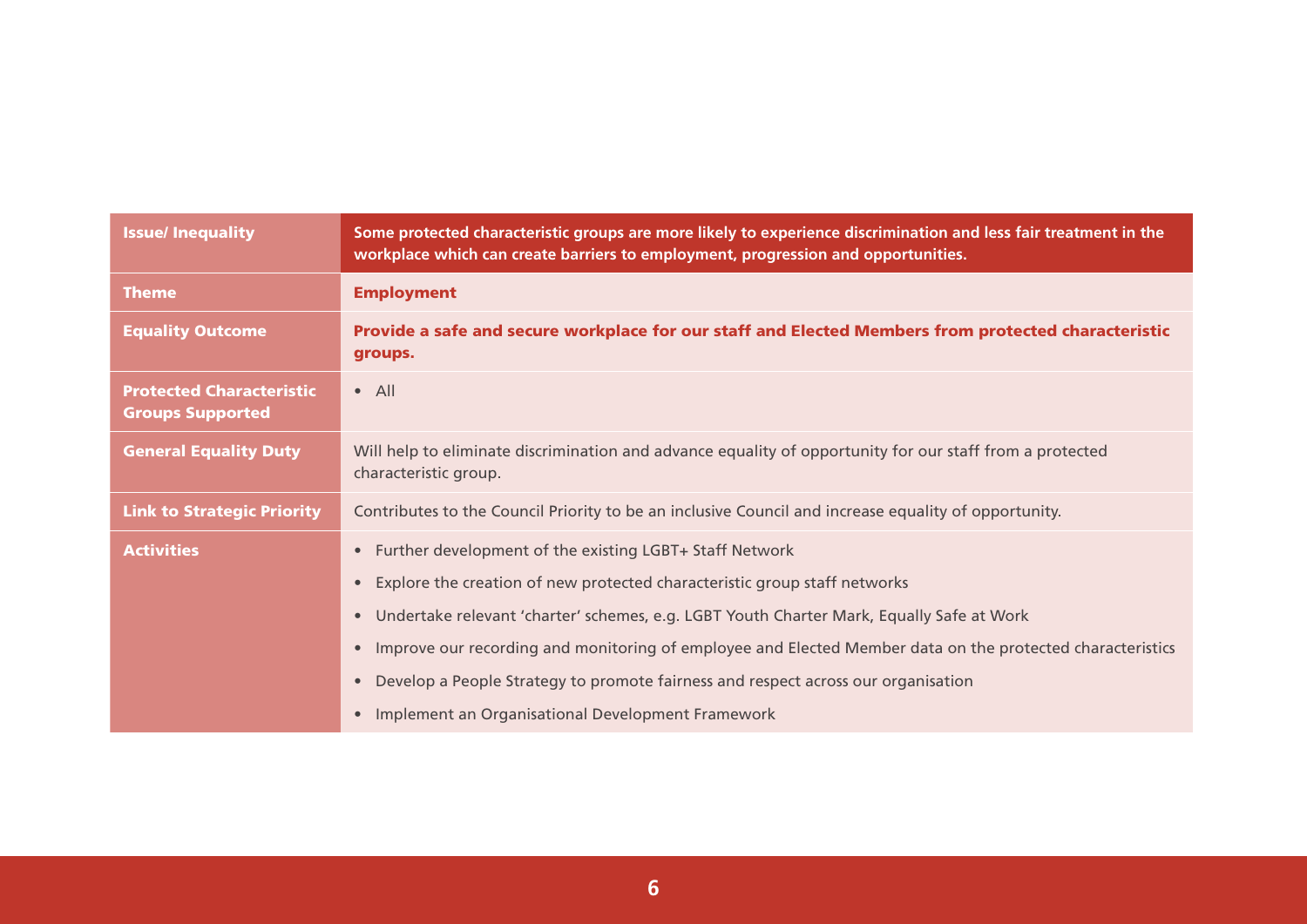| <b>Issue/Inequality</b>                                    | Some protected characteristic groups are more likely to experience discrimination and less fair treatment in the<br>workplace which can create barriers to employment, progression and opportunities. |
|------------------------------------------------------------|-------------------------------------------------------------------------------------------------------------------------------------------------------------------------------------------------------|
| <b>Theme</b>                                               | <b>Employment</b>                                                                                                                                                                                     |
| <b>Equality Outcome</b>                                    | Support members of protected characteristic groups to have equality of access to a prosperous<br>future.                                                                                              |
| <b>Protected Characteristic</b><br><b>Groups Supported</b> | $\bullet$ All                                                                                                                                                                                         |
| <b>General Equality Duty</b>                               | Will help to eliminate discrimination, advance equality of opportunity and foster good relations.                                                                                                     |
| <b>Link to Strategic Priority</b>                          | Contributes to our Council priority to build the local economy.                                                                                                                                       |
| <b>Activities</b>                                          | • Support and develop new and existing businesses to adopt Fair Work principles and practices                                                                                                         |
|                                                            | • Adopt the Young Person's Participation Strategy to widen accessibility                                                                                                                              |
|                                                            | • Support the Scottish Government's Young Person's Guarantee to develop a local Young Employment Strategy                                                                                             |
|                                                            | Provide support and funded access to training to upskill and improve the employment circumstances for<br>people in low paid positions                                                                 |
|                                                            | Promote initiatives that support the employment of disabled people                                                                                                                                    |
|                                                            | • Support the Scottish Government's No One Left behind policy for disabled people, young people, and those<br>from a minority ethnic community                                                        |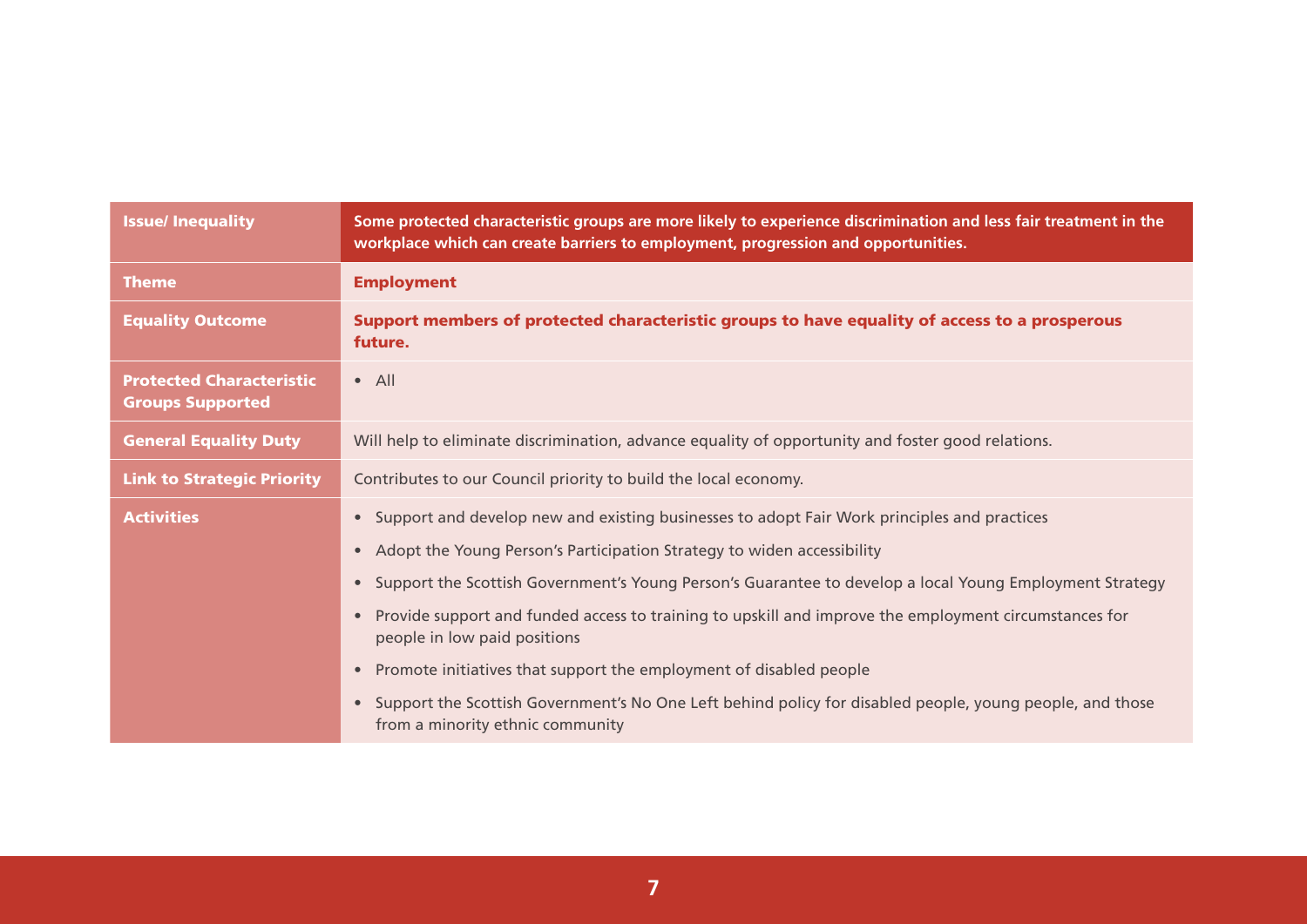| <b>Issue/Inequality</b>                                    | During the COVID-19 pandemic there has been an increased risk and incidence of stigma and discrimination for<br>some groups due to misperceptions of origin or transmission of COVID-19 leading to hate crime and racist abuse.                                                                                                                                                                                                                                                                                                                                           |
|------------------------------------------------------------|---------------------------------------------------------------------------------------------------------------------------------------------------------------------------------------------------------------------------------------------------------------------------------------------------------------------------------------------------------------------------------------------------------------------------------------------------------------------------------------------------------------------------------------------------------------------------|
| <b>Theme</b>                                               | <b>Community Safety and Hate Crime</b>                                                                                                                                                                                                                                                                                                                                                                                                                                                                                                                                    |
| <b>Equality Outcome</b>                                    | Support people in Dumfries and Galloway to feel safe to report Hate Crime.                                                                                                                                                                                                                                                                                                                                                                                                                                                                                                |
| <b>Protected Characteristic</b><br><b>Groups Supported</b> | $•$ Sex<br>Disability<br>$\bullet$<br>Race<br>$\bullet$<br><b>Sexual Orientation</b><br>$\bullet$                                                                                                                                                                                                                                                                                                                                                                                                                                                                         |
| <b>General Equality Duty</b>                               | Will help to eliminate discrimination, advance equality of opportunity and foster good relations among our local<br>community.                                                                                                                                                                                                                                                                                                                                                                                                                                            |
| <b>Link to Strategic Priority</b>                          | Contributes to our Council priority to protect our most vulnerable people.                                                                                                                                                                                                                                                                                                                                                                                                                                                                                                |
| <b>Activities</b>                                          | • Work with our local community to identify and address any community safety issues<br>• Ensure interventions are early and effective<br>Ensure our advice and support on community safety is accessible to all<br>$\bullet$<br>• Work with our local community to ensure they feel supported to report hate crime either directly to Police<br>Scotland or through our local third-party reporting centres<br>Promote women's safety and wellbeing<br>$\bullet$<br>• Ensure the people who are deemed most at risk from harm will be identified, supported and protected |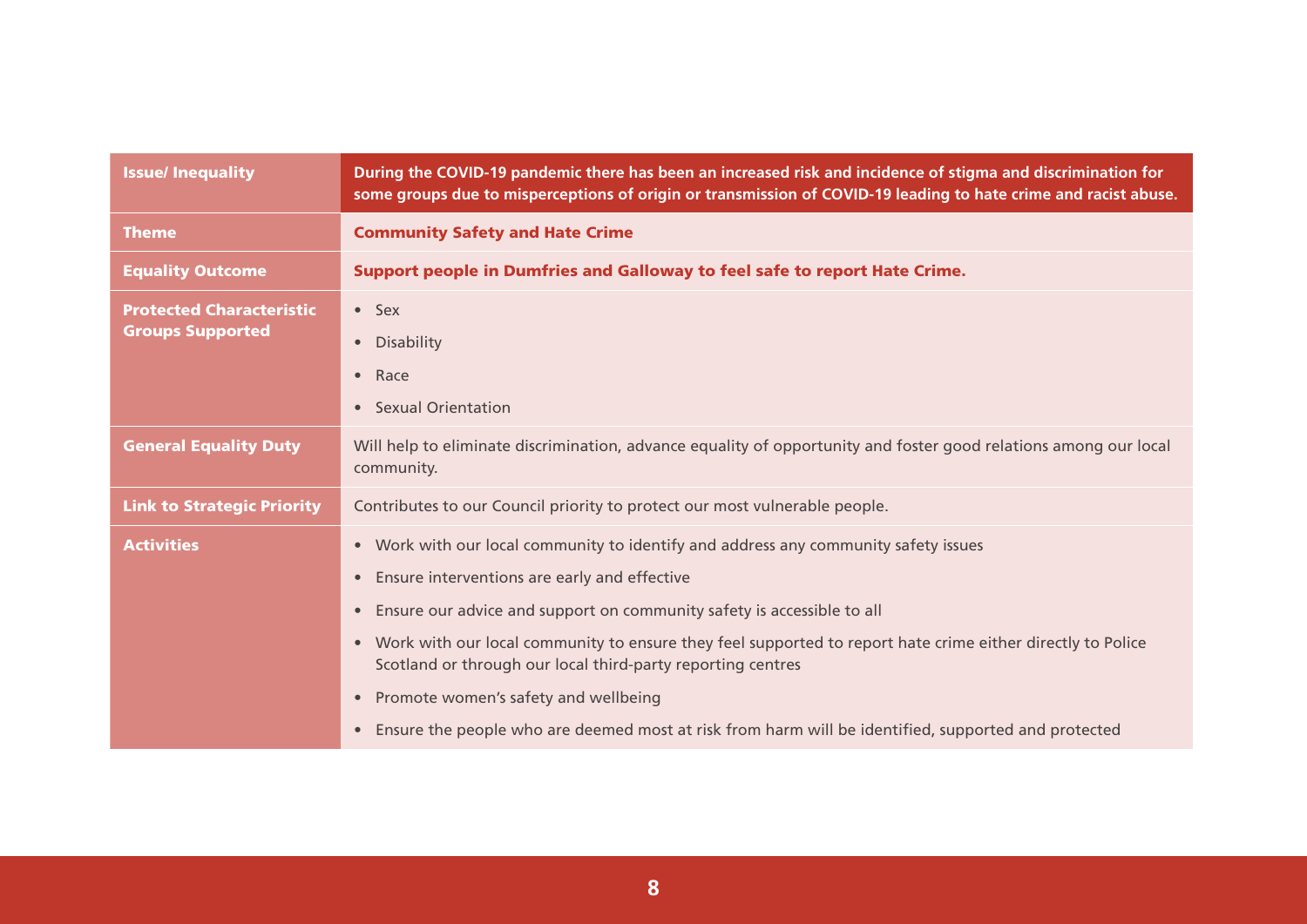| <b>Issue/Inequality</b>                                    | Consultation with local groups highlighted the need to involve people from protected characteristic groups in<br>local changes to services and decision making.                             |
|------------------------------------------------------------|---------------------------------------------------------------------------------------------------------------------------------------------------------------------------------------------|
| <b>Theme</b>                                               | <b>Engagement and Involvement</b>                                                                                                                                                           |
| <b>Equality Outcome</b>                                    | Involve a wider range of people with protected characteristics in local decision making and activities.                                                                                     |
| <b>Protected Characteristic</b><br><b>Groups Supported</b> | $\bullet$ All                                                                                                                                                                               |
| <b>General Equality Duty</b>                               | Will help to foster good relations with our local protected characteristic groups by ensuring their voices are heard<br>and represented in local decision making.                           |
| <b>Link to Strategic Priority</b>                          | Contributes to our Council priority to be an inclusive Council and ensure that people and communities are at the<br>heart of our decision making.                                           |
| <b>Activities</b>                                          | • Work with the local protected characteristic groups to widen involvement in local decision making and<br>activities.<br>Continue to develop involvement of our BSL community<br>$\bullet$ |
|                                                            | Continue to develop involvement of our Gypsy/ Traveller Community<br>$\bullet$                                                                                                              |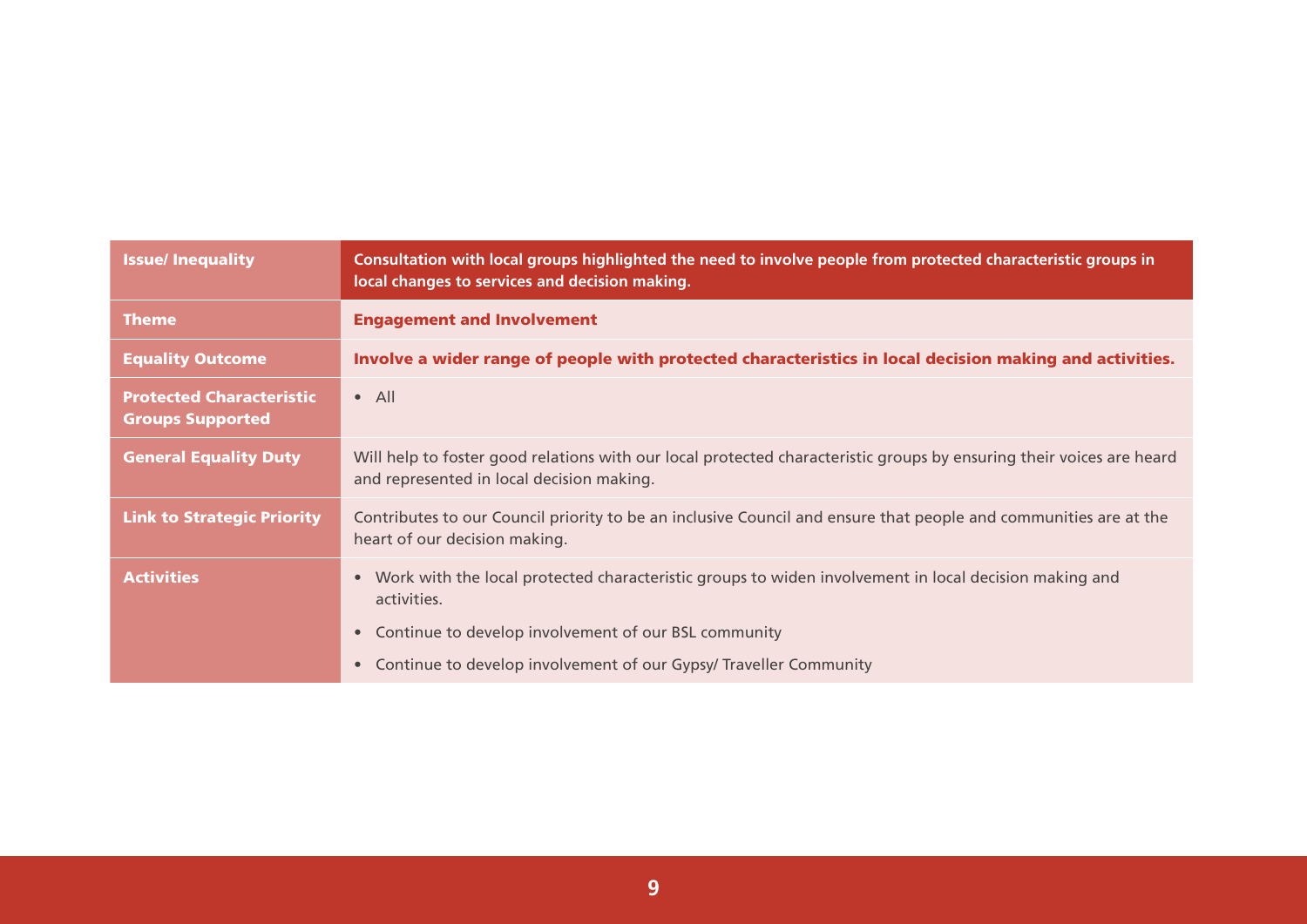| <b>Issue/Inequality</b>                                    | Feedback from both local engagement and national evidence suggests that COVID-19 has negatively impacted<br>on mental health across all groups. Local engagement suggested that the rurality of our region contributes<br>towards poorer mental health and isolation. |
|------------------------------------------------------------|-----------------------------------------------------------------------------------------------------------------------------------------------------------------------------------------------------------------------------------------------------------------------|
| <b>Theme</b>                                               | <b>Mental Health and Health and Wellbeing</b>                                                                                                                                                                                                                         |
| <b>Equality Outcome</b>                                    | Support people with protected characteristics to have good mental health and wellbeing.                                                                                                                                                                               |
| <b>Protected Characteristic</b><br><b>Groups Supported</b> | $\bullet$ All                                                                                                                                                                                                                                                         |
| <b>General Equality Duty</b>                               | Will help to foster good relations with our local community experiencing difficulties with their mental health.                                                                                                                                                       |
| <b>Link to Strategic Priority</b>                          | Contributes to our Council priorities to protect our most vulnerable people and be an inclusive Council.                                                                                                                                                              |
| <b>Activities</b>                                          | • Work in partnership with NHS Dumfries and Galloway and the Health and Social Care Partnership to gain<br>greater understanding of any barriers and work together to address these                                                                                   |
|                                                            | Maintain our Healthy Working Lives Gold Award status<br>$\bullet$                                                                                                                                                                                                     |
|                                                            | Provide mental health and wellbeing information and support on our website<br>$\bullet$                                                                                                                                                                               |
|                                                            | Roll out a community-based approach to addressing low level mental health in young people<br>$\bullet$                                                                                                                                                                |
|                                                            | Progress the multi-agency protocol to support young people not attending school due to anxiety issues                                                                                                                                                                 |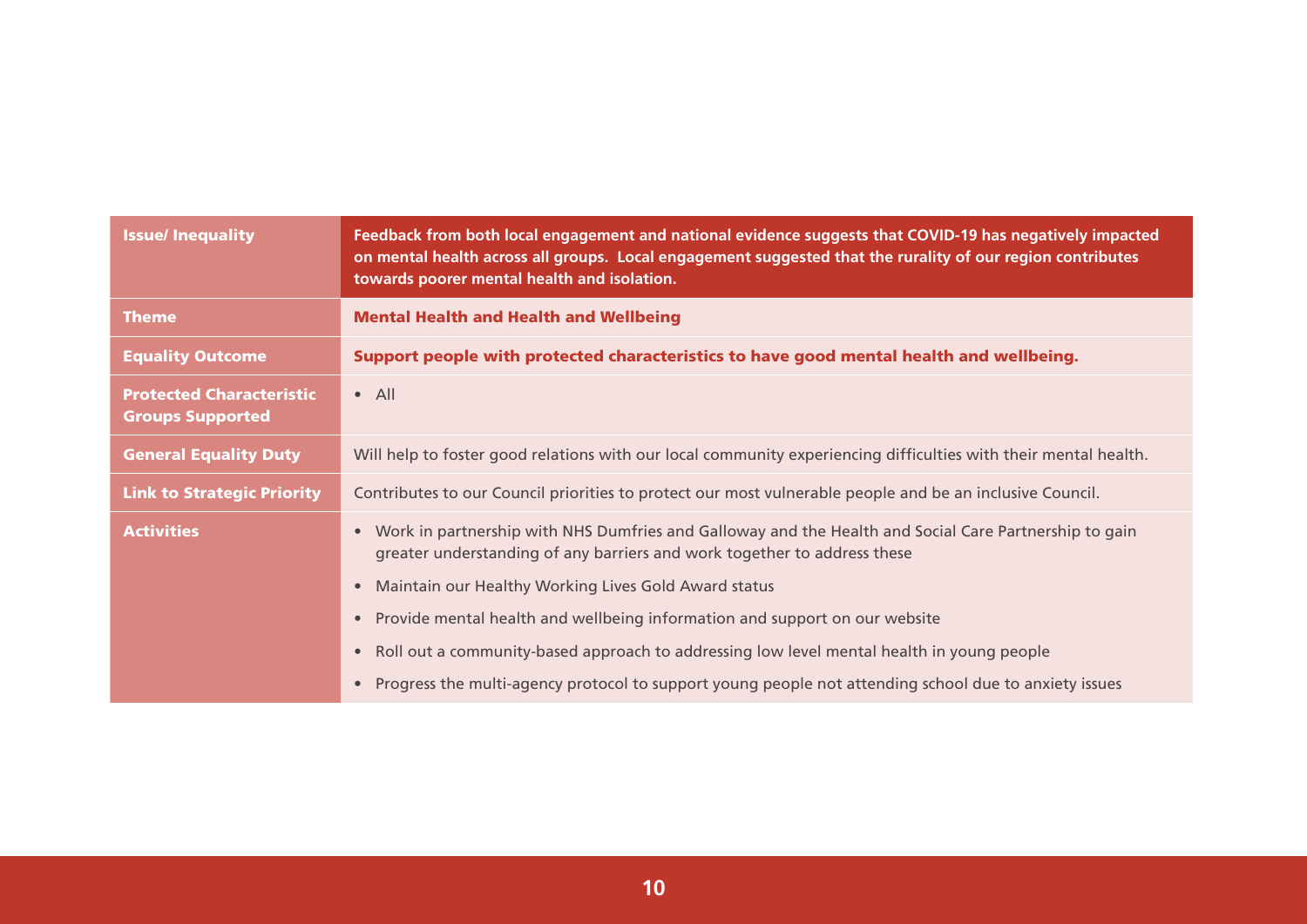| <b>Issue/Inequality</b>                                    | Items identified within the Time for Inclusive Education plan require funding                                                                                                                                                                               |
|------------------------------------------------------------|-------------------------------------------------------------------------------------------------------------------------------------------------------------------------------------------------------------------------------------------------------------|
| <b>Theme</b>                                               | <b>Education and Young People</b>                                                                                                                                                                                                                           |
| <b>Equality Outcome</b>                                    | Raise attainment, achievement and participation for children with Protected Characteristics.                                                                                                                                                                |
| <b>Protected Characteristic</b><br><b>Groups Supported</b> | Children and young people, (age, disability, race, sex, sexual orientation and gender reassignment)<br>$\bullet$                                                                                                                                            |
| <b>General Equality Duty</b>                               | Will help to eliminate discrimination of young people and advance equality of opportunity across our schools.                                                                                                                                               |
| <b>Link to Strategic Priority</b>                          | Contributes to our Council priority to provide the best start in life for all our children to raise ambition and<br>attainment, in particular to address inequalities.                                                                                      |
| <b>Activities</b>                                          | Progress the actions within the Time for Inclusive Education Plan (TIE)<br>$\bullet$                                                                                                                                                                        |
|                                                            | We will deliver the priorities and drivers of the National Improvement Framework through the Education Plan<br>$\bullet$<br>and improvement planning                                                                                                        |
|                                                            | Build capacity, identify inequalities and barriers and prioritise well considered support and mitigation, to<br>$\bullet$<br>help schools prioritise the most appropriate next steps to further drive equality improvements to close the<br>attainment gap. |

## Dumfries and Galloway Council Education Authority Equality Outcomes 2021 – 2025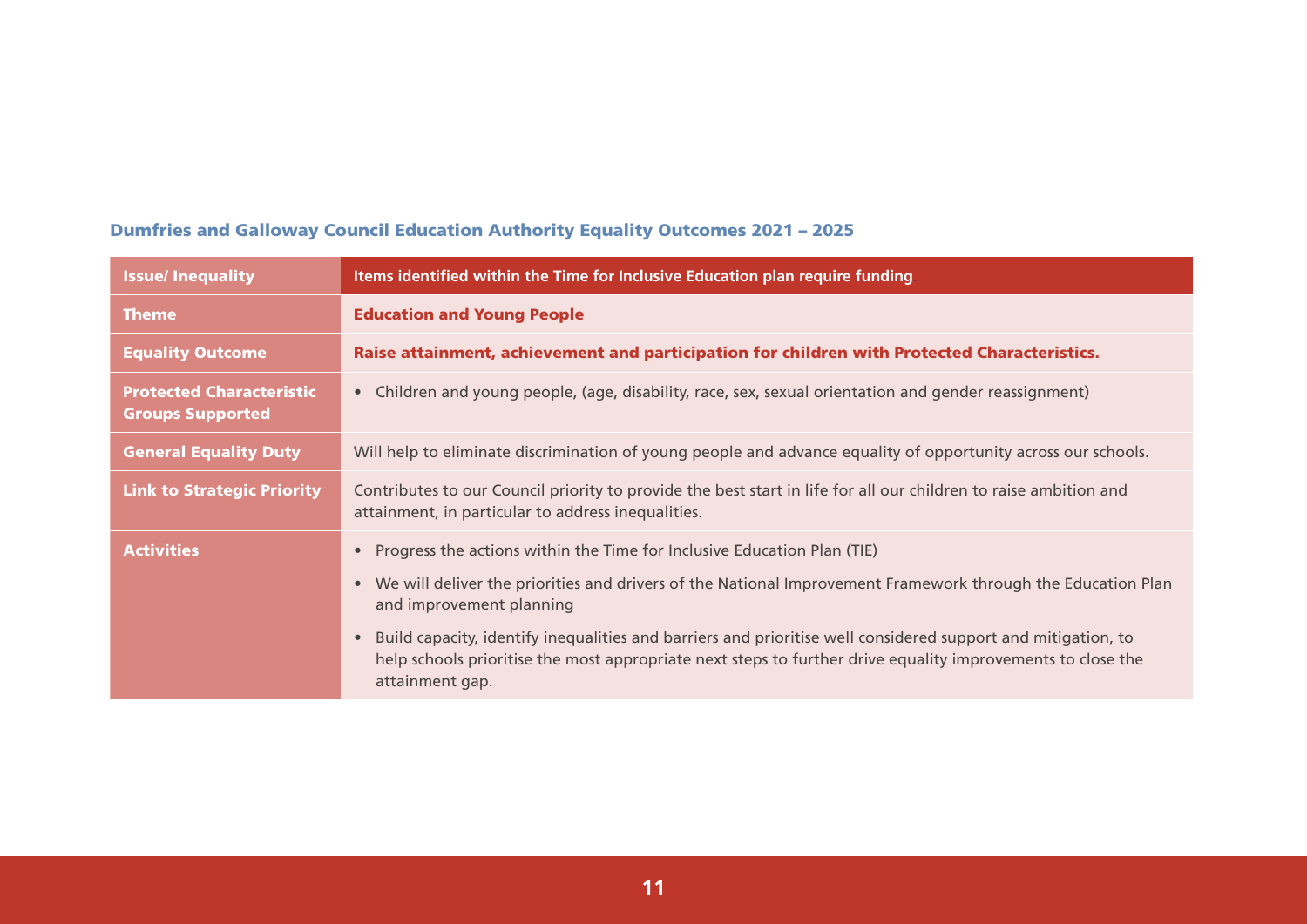| <b>Issue/Inequality</b>                                    | Identity based bullying and harassment in schools                                                                                                                          |
|------------------------------------------------------------|----------------------------------------------------------------------------------------------------------------------------------------------------------------------------|
| <b>Theme</b>                                               | <b>Education and Young People</b>                                                                                                                                          |
| <b>Equality Outcome</b>                                    | Reduce identity-based bullying and harassment in schools.                                                                                                                  |
| <b>Protected Characteristic</b><br><b>Groups Supported</b> | Children and young people, (age, disability, race, sex, sexual orientation and gender reassignment)<br>$\bullet$                                                           |
| <b>General Equality Duty</b>                               | Will help to eliminate discrimination of young people and advance equality of opportunity across our schools.                                                              |
| <b>Link to Strategic Priority</b>                          | Contributes to our Council priority to provide the best start in life for all our children to raise ambition and<br>attainment, in particular to address inequalities.     |
| <b>Activities</b>                                          | Continue to commission services for LGBT young people<br>$\bullet$<br>Progress the actions by working with local and national parental organisations (including Respectme) |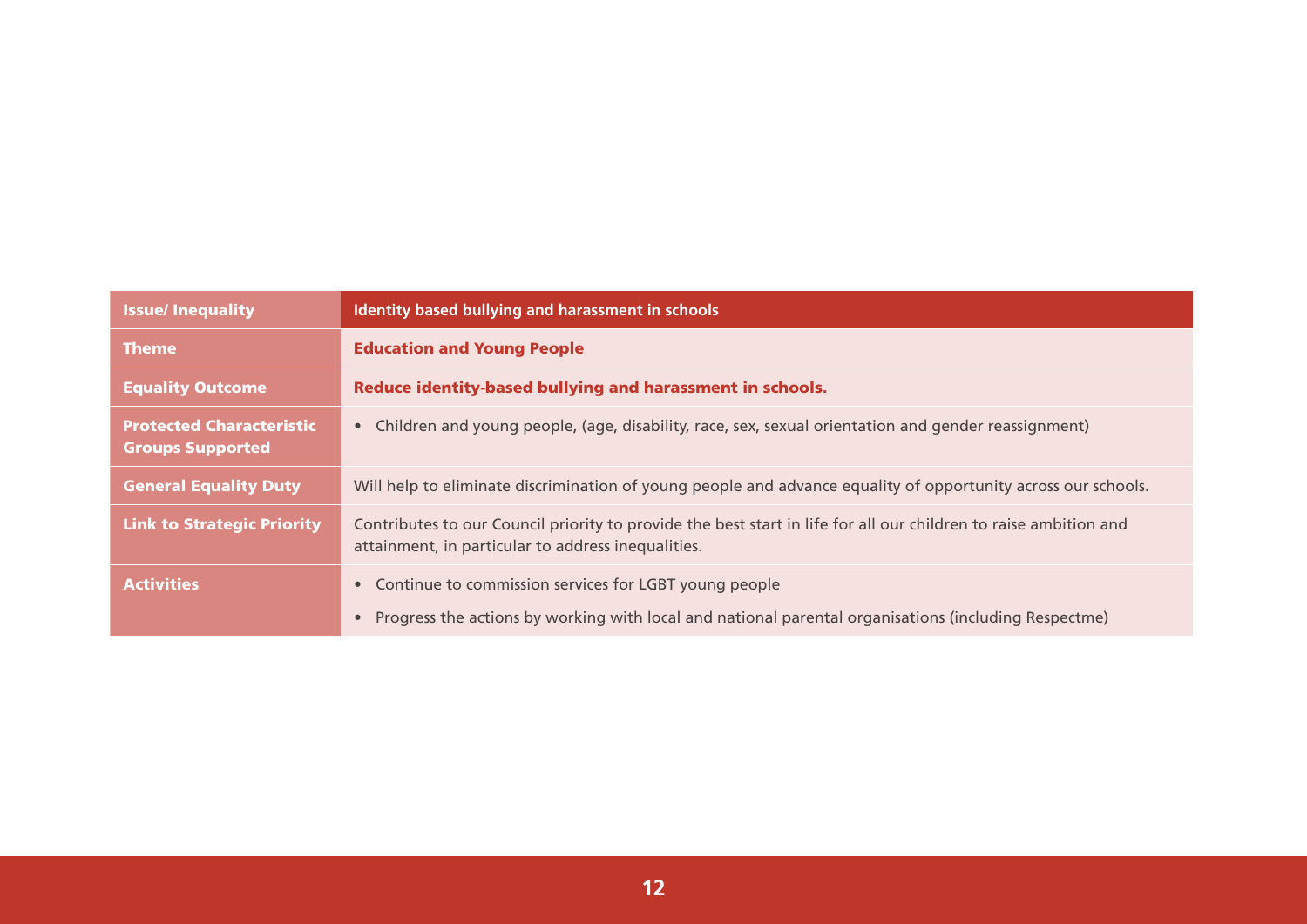| <b>Issue/Inequality</b>                                    | Raise awareness of positive behaviour and anti-bullying policies in schools for parents.                                                                               |
|------------------------------------------------------------|------------------------------------------------------------------------------------------------------------------------------------------------------------------------|
| <b>Theme</b>                                               | <b>Education and Young People</b>                                                                                                                                      |
| <b>Equality Outcome</b>                                    | Increase partnership working between pupils, parents and professionals in policy development in<br>schools.                                                            |
| <b>Protected Characteristic</b><br><b>Groups Supported</b> | Children and young people, (age, disability, race, sex, sexual orientation and gender reassignment)<br>$\bullet$                                                       |
| <b>General Equality Duty</b>                               | Will help to eliminate discrimination, advance equality of opportunity and foster good relationships between our<br>schools and parents.                               |
| <b>Link to Strategic Priority</b>                          | Contributes to our Council priority to provide the best start in life for all our children to raise ambition and<br>attainment, in particular to address inequalities. |
| <b>Activities</b>                                          | Coordination of work with pupil councils linked to the Youth Council<br>$\bullet$                                                                                      |
|                                                            | Deliver on Youth Council actions                                                                                                                                       |
|                                                            | Implement the Parental Involvement Strategy                                                                                                                            |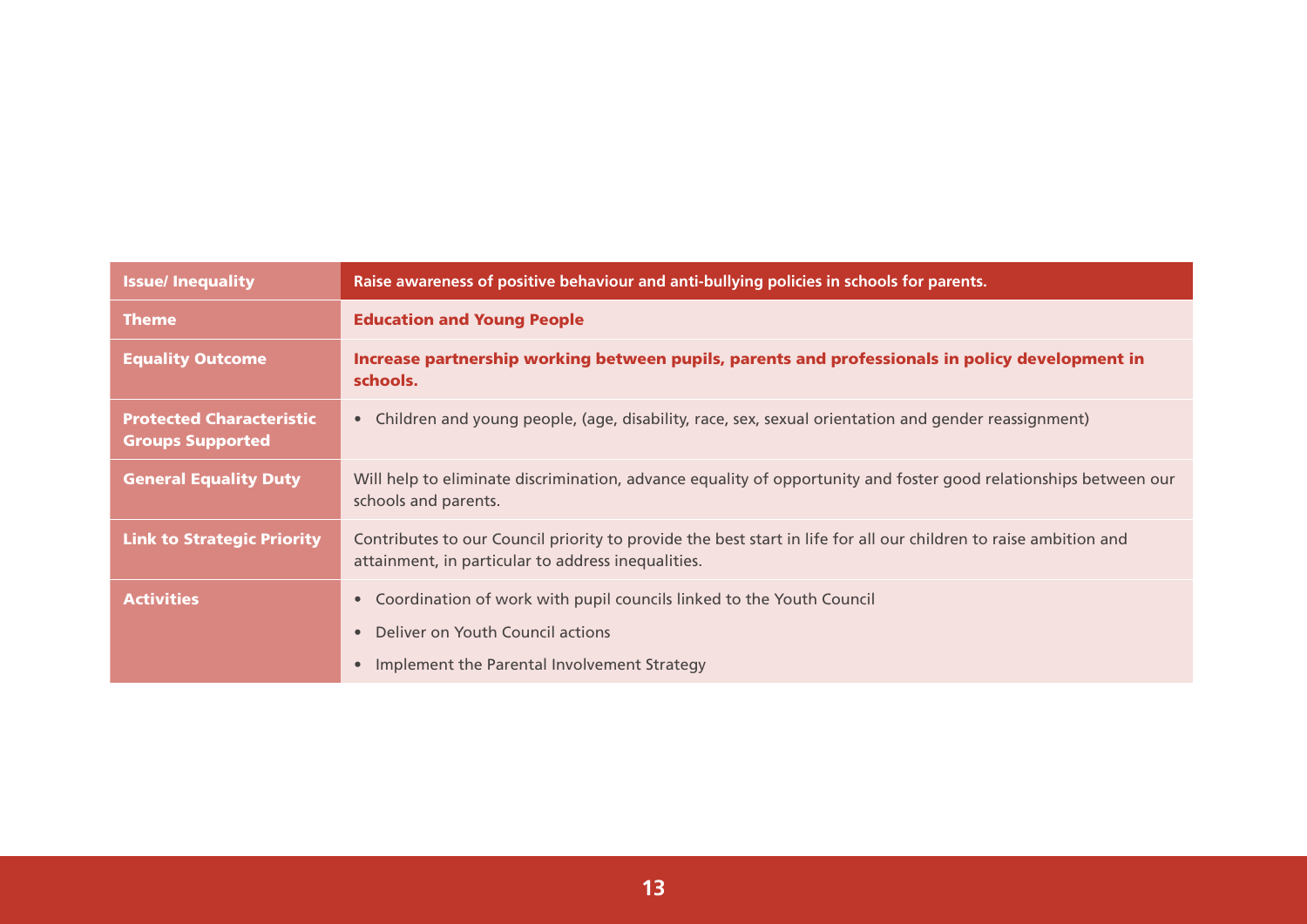## Dumfries and Galloway Council Licensing Authority and Licensing Boards Equality Outcomes 2021 – 2025

| <b>Issue/Inequality</b>                                    | There is a need for more wheelchair accessible vehicles to increase the availability for<br>disabled customers and reduce stigma and inequality                                                                                          |
|------------------------------------------------------------|------------------------------------------------------------------------------------------------------------------------------------------------------------------------------------------------------------------------------------------|
| <b>Theme</b>                                               | <b>Licensing</b>                                                                                                                                                                                                                         |
| <b>Equality Outcome</b>                                    | Increase the number of accessible taxis.                                                                                                                                                                                                 |
| <b>Protected Characteristic</b><br><b>Groups Supported</b> | Disability<br>$\bullet$<br>$\bullet$ Age                                                                                                                                                                                                 |
| <b>General Equality Duty</b>                               | Will help to eliminate discrimination, advance equality of opportunity and foster good relationships.                                                                                                                                    |
| <b>Link to Strategic Priority</b>                          | Contributes to our Council priority to build the local community and be an inclusive council.                                                                                                                                            |
| <b>Activities</b>                                          | Improve number of wheelchair accessible vehicles. This will include consultation with taxi and private hire car<br>$\bullet$<br>operators and the public and undertaking a review to identify unmet need and actioning where appropriate |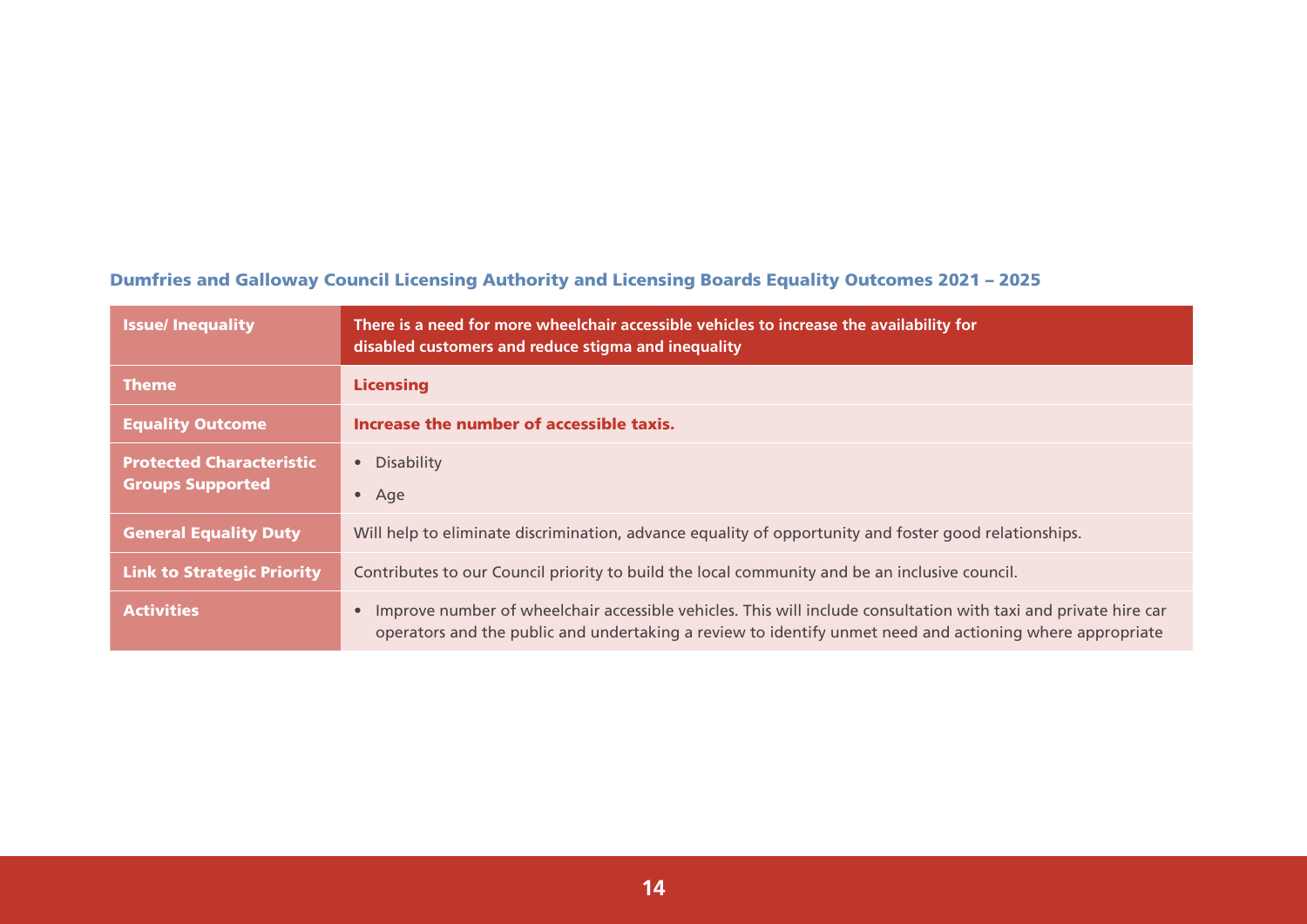| <b>Issue/Inequality</b>                                    | There is a need for customer training for taxi, private hire car drivers and staff licensed premises<br>to raise awareness of disability etiquette and equality and diversity.                                                                                                                                                                          |
|------------------------------------------------------------|---------------------------------------------------------------------------------------------------------------------------------------------------------------------------------------------------------------------------------------------------------------------------------------------------------------------------------------------------------|
| <b>Theme</b>                                               | <b>Licensing</b>                                                                                                                                                                                                                                                                                                                                        |
| <b>Equality Outcome</b>                                    | Increase awareness of equality and diversity across license holders.                                                                                                                                                                                                                                                                                    |
| <b>Protected Characteristic</b><br><b>Groups Supported</b> | $\bullet$ All                                                                                                                                                                                                                                                                                                                                           |
| <b>General Equality Duty</b>                               | Will help to eliminate discrimination, advance equality of opportunity and foster good relationships.                                                                                                                                                                                                                                                   |
| <b>Link to Strategic Priority</b>                          | Contributes to our Council priority to build the local community and be an inclusive council.                                                                                                                                                                                                                                                           |
| <b>Activities</b>                                          | Development and implementation of a customer training course for taxi and private hire cars to raise<br>awareness of all protected characteristics and promote understanding and respect for equality and diversity.<br>Increase awareness among the licensed trade of the needs of their disabled customers, and promote good<br>$\bullet$<br>practice |